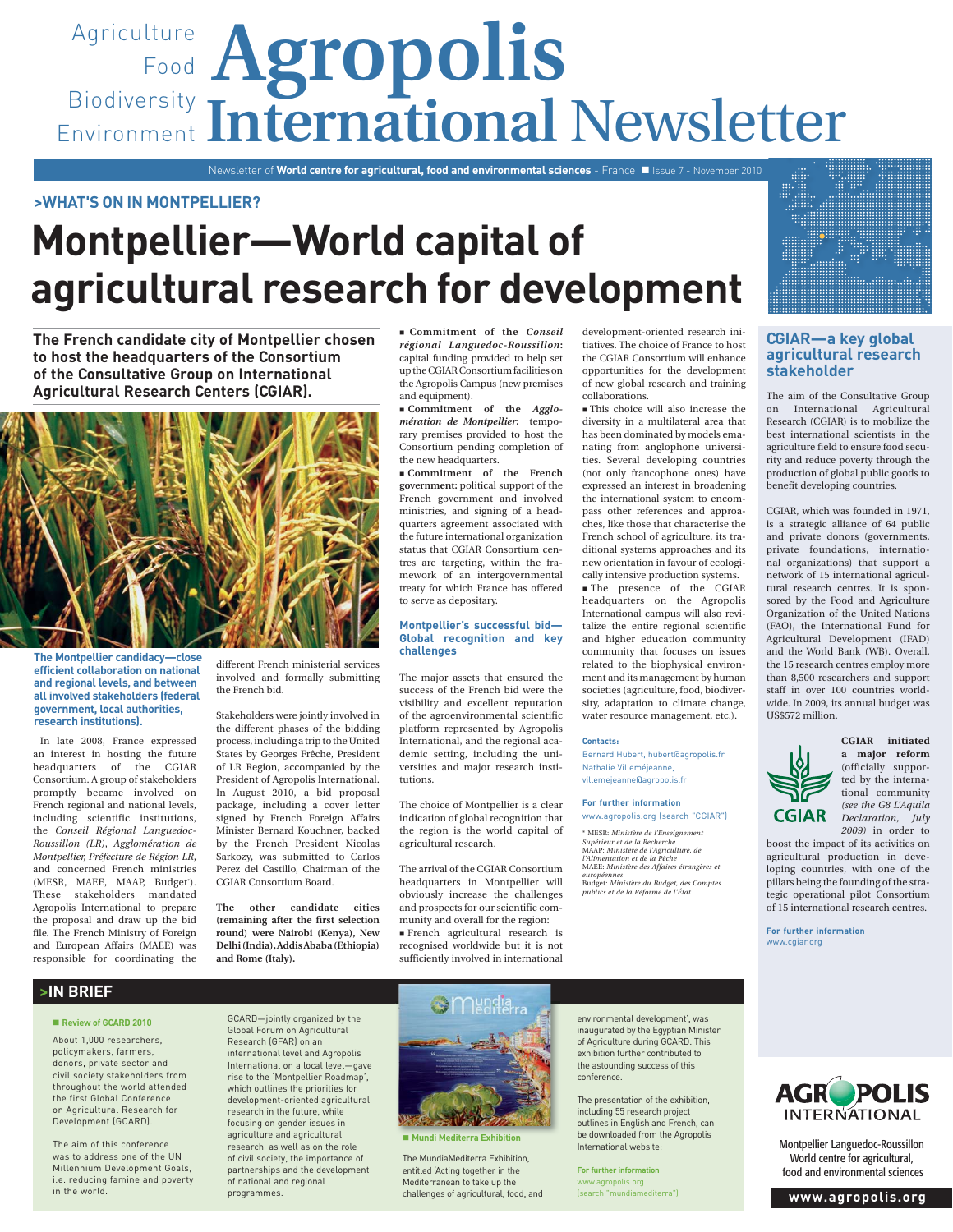## >**COOPERATION**

**Review of the final seminar of the ARCUS project (2007-2010), which focused on French-Chinese cooperation on sustainable development**

**The final scientific seminar of the ARCUS Project was held on October 7th, 2010, at the Auditorium of the French Pavilion at the World Expo 2010, in Shanghai (China).**

**This cooperation project involved scientists from Shanghai\* and French organizations\*\*. It was cofunded by the French** *Ministère des Affaires étrangères et européennes* **(MAEE)** *and Région Languedoc-Roussillon* **(€500,000) and coordinated by Agropolis International over the 4-year project period (2007-2010).**

It involved 12 innovative initiatives within three main lines of research: energy and waste, ecology and ecoagriculture. It also included cross-sectoral training and development initiatives.

This interinstitutional and interdisciplinary project—a model of development-oriented research and cooperation—sought to promote synergy between the Chinese and French teams through activities combining research, research training and technology transfer.

>**TRAINING**



### **150 French-Chinese papers and publications**

The ARCUS project resulted in 150 French-Chinese papers and publications, 10 doctoral theses, supervision of 30 trainees, and 90 cooperation missions.

The ARCUS project—a model of regional and national interaction served as a gateway for scientific, educational and economic exchanges between the two countries. Note that, as a project follow-up, potential French-Chinese collaborations are currently being considered, especially in the field of water resource management.

Twenty-five posters illustrating the main project results were exhibited during the final seminar.

**For further information** www.agropolis.org (search "Arcus")

**Contacts:** Paula Dias, dias@agropolis.fr Michel Soulié, soulie@agropolis.fr

(\*) Tongji University, Jiao Tong University, Fudan University, Zhejiang University, East China Normal University, University of Shanghai, Shanghai Institute of Ceramics, Jingdezhen Ceramic Institute

(\*\*) *Agropolis International members:* Montpellier SupAgro, CIRAD, CNRS, INRA, Institut Européen des Membranes de Montpellier, Université Montpellier 1, Université Montpellier 2, POLYTECH'Montpellier, Université de Perpignan Via Domitia.

*Other French members:* Université de Lyon I, Université J. Fournier – Grenoble, Institut National des Sciences Appliquées de Toulouse, Université Paul Sabatier - Toulouse, Université Rennes 1, École Centrale Paris, Laboratoire des Sciences du Génie Chimique de Nancy.

## **International Centre for development oriented Research in Agriculture (ICRA)—towards a new paradigm in agricultural research for development (ARD)**



 **For many years, Agropolis International has been hosting the Francophone Programme of the International Centre for development oriented Research in Agriculture based in Montpellier\* (France).**

Founded in 1981 by several European countries, ICRA is currently funded by France, the Netherlands, Switzerland and the United Kingdom. Its mission is to stimulate rural innovation by strengthening professional and organisational capacities. To achieve this, ICRA collaborates with many development institutions, through

partnerships. They tackle common challenges by innovating together and sharing their knowledge and resources.

ICRA focuses on training institutions—mainly universities—that play a crucial role in developing their students' skills in that sense. For several years, ICRA has been involved in partnerships with universities in South Africa, East and West Africa and Latin America; it is associated in the development of various Master programmes. ICRA training programmes take place either in Europe—including a field work phase implemented by national interdisciplinary teams in their country of origin—or are organized in-country or tailor-made where ICRA has created partnerships.

Nour Sellamna, in charge of the francophone programme declares: *"Because innovation in rural areas requires new capacities and because the issues faced by rural and agricultural development have become more complex and more difficult to master, ICRA programmes are designed to help professionals involved in rural development open up to new approaches and make changes in order to meet the current requirements of development issues by working together within inter-disciplinary teams and interinstitution partnerships. Traditional* 

*linear approaches must be replaced by an integrated interdisciplinary approach, based on participative methods."*

For this purpose ICRA has developed several learning resources on line, on a CD and on paper. They are organized in 3 categories: ARD process, learning modules and information sources.

### **Key figures:**

 Since its creation, some 1500 trainees have attended ICRA training programmes. They are now key actors in the change processes in their home institutions and have largely contributed to re-positioning research and development policies to improve the livelihoods of smallholders and other poor rural population.

 ICRA teams have implemented 159 field studies in Africa, Asia and Latin America.

### **For further information**

■ ICRA, an associate member of Agropolis International: www.icra-edu.org ICRA francophone programme 2011: www.icra-edu.org/page.cfm? pageid=radAP2011

#### **Contact:**  Nour Sellamna, icra@agropolis.fr

(\*) ICRA headquarters and the centre of its Anglophone programme are located in Wageningen (The Netherlands).

## >**JUST PUBLISHED**

Number 11 in the *Dossiers d'Agropolis International* series

## **DURAS projects: Innovative Partnerships for Sustainable Development**

 **The** *Dossiers d'Agropolis International* **series is published in English and French by Agropolis International with the aim of promoting the expertise of its scientific community.**

This special issue on Partnerships (June 2010, 48 pages, in English and French) showcases the DURAS project. This initiative of the French Ministry of Foreign and European Affairs was funded within the framework of the *French Fonds de Solidarité Prioritaire*  (FSP) and managed over a 4-year period (2004-2008) by Agropolis International and the Global Forum on Agricultural Research (GFAR).

The DURAS project was launched to support the GFAR-promoted process aimed at getting stakeholders in developing countries involved in innovation and research initiatives, while ensuring that their concerns are taken into account on an international level.



This special issue presents the 12 multipartnership research projects (in Africa and Asia) selected out of around 200 bids and then carried out within the framework of the DURAS project.

**For further information** www.agropolis.org (search "Agropolis thematic files")

**Contact:** Nathalie Villeméjeanne, villemejeanne@agropolis.fr



## **>IN BRIEF**

 **Agropolis International to organize the 13th International Congress of Ethnobiology (CISE) in 2012**



Agropolis International is responsible for organizing the next congress of the International Society of Ethnobiology on the topic 'Cultural diversity and biological diversity for sustainable development exploring the past to build the future'. This event is aimed at presenting research results to the scientific community in the ethnobiology field, in which interactions between human societies and their environment are investigated. It will also provide an opportunity for direct exchanges between researchers, representatives of indigenous communities, civil society and the general public on major environmental issues.

The organizing team is interdisciplinary (geneticists, anthropologists, ecologists and geographers) and interinstitutional (CIRAD, CNRS, IRD and *Université Montpellier 2*).

500 researchers are expected to attend the congress, which will be held from 21 to 25 May 2012 at Le Corum, Montpellier (France).

This event will be further discussed in a future *Agropolis International Newsletter*.

**For further information** http://congress-ise2012.agropolis.fr

**Contact:** congress-ise2012@agropolis.fr

## **La Lettre internationale d'Agropolis**

**Director in chief:** Bernard Hubert **Chief editor:** Michel Salas **Coordinator:** Nathalie Villeméjeanne **Editorial board:** Fabien Boulier, Paula Dias, Éric Fargeas, Denis Lacroix, Michel Soulié **English version:** David Manley **Layout and graphics:** Agropolis Productions **Printing:** Offset2000 (France) - **N°ISSN** 2100-2398

**Agropolis International,**  Avenue Agropolis, 34394 Montpellier CEDEX 5, France Tel.: +33 (0)4 67 04 75 75 - Fax.: +33 (0)4 67 04 75 99 agropolis@agropolis.fr - www.agropolis.org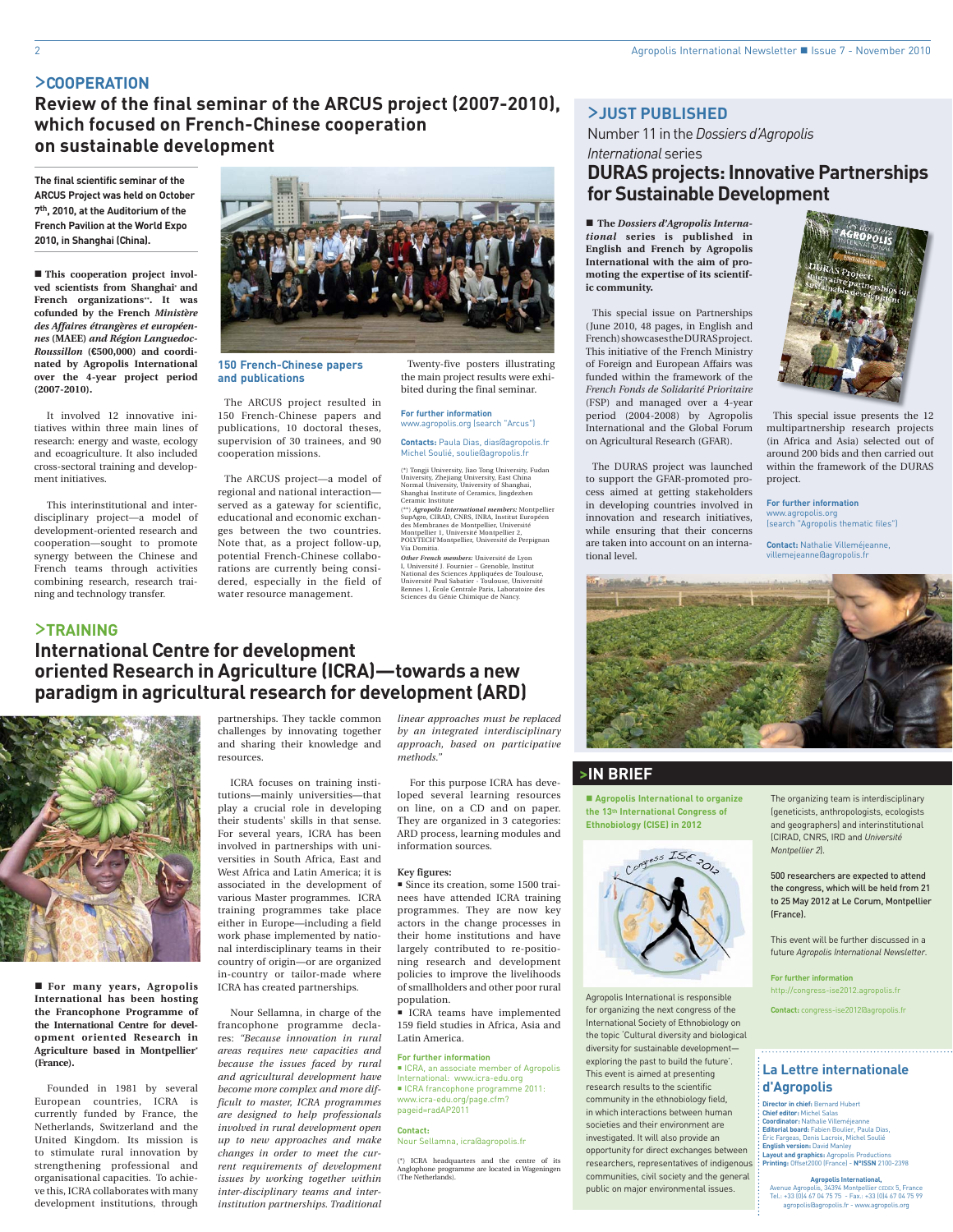# >**WHAT'S ON IN MONTPELLIER? Agro2010—summit meeting for European agriculture**



**The first International Scientific Week on Agronomy, combined with the 11th European Congress of the European Society for Agronomy (ESA), which was organized by Agropolis International in partnership with French agricultural research and educational institutions and the French Association of Agronomy (QFA) and held in Montpellier from 29 August to 3 September 2010, was a resounding success from scientific and organizational standpoints.**

**Agropolis International Newsletter (AI) interviewed Jacques Wery (JW), President of the Scientific Committee of the congress and in charge of organizing this event.**

## ■ AI: Could you tell us a bit about **this event?**

**JW:** Agro2010 was very successful, as indicated to us by many participants: 587 scientists particularly young scientists—from 56 countries exchanged their views over a 1-week period (through the congress, seminars on setting up international projects or courses) on the role of agricultural research in addressing the main challenges facing agriculture in the 21<sup>st</sup> century. 160 papers and 370 posters were

also presented on the basis of 470 articles published in the congress proceedings.

## ■ AI: What challenges are facing **agriculture today? What is the role of agricultural research in dealing with them, i.e. the main theme of Agro2010?**

**JW:** In the 21<sup>st</sup> century, agriculture is up against unprecedented challenges, including feeding a rapidly growing world population on a constrained overall arable land area, while reducing the use of inputs (fertilizers, pesticides, water and energy), which have major environmental impacts biodiversity loss, water quality degradation, soil erosion, etc. In this setting, farmers will have a pivotal role in carrying out the major changes in production strategies expected by society in both industrialized and developing countries. Consumers also have an important role in this change process by being able to recognize and promote agricultural initiatives to provide food products that are healthy, tasty, environmentfriendly and inexpensive. The role of agricultural research is to set the stage for these changes by developing knowledge and methods that will facilitate the invention of these new production strategies in partnership with the agricultural community.

■ AI: Agro2010 had many objectives **to address these key challenges, what were they?**

**JW:** The congress highlighted the scientific consistency, goals and achievements of agronomy as a science. Over the week of this event, it also served as a multistakeholder hosting platform: agronomists, agricultural advisors, development technicians, farmers, decisionmakers, agricultural suppliers, etc. In addition, it fostered interdisciplinary initiatives (integrative plant biology, soil and hydrology, ecology and crop protection, economy and social science, informatics and artificial intelligence, etc.), while of course also contributing to scientific discussions on sustainable development, natural resource management, the coexistence of food and nonfood uses in production systems, the development of 'ecologically intensive' production systems, etc.

■ **AI:** What are the potential follow**ups to the Montpellier congress? Will new initiatives be launched? JW:** It is still too early to say, but I have the feeling that Agro2010 marks the return to the forefront of targeted research on soils, plants and cropping systems. Agro2010 clearly highlighted France's potential in this field and the leading role that the scientific community can play under the Agropolis International banner. This should give rise to publications in this field, particularly two special issues of the *European Journal of Agronomy* (published by ESA). International initiatives have also been launched and strengthened during this week, especially on tailoring agriculture to address the needs of global climatic and economic change, assessing the extent of flexibility concerning food production and ecological intensification of cropping systems. Finally, we are already preparing the follow-up to Agro2010. We are jointly organizing a congress with American and Australian

**>IN BRIEF**

 **The French Scientific Committee on Desertification (CSFD) has a new President**



**Richard Escadafal,** IRD Research Director, expert on remotesensing monitoring of arid regions at the Center for the Study of the Biosphere from Space (CESBIO, Toulouse, France), has taken over from Marc Bied-Charreton as CSFD President.

CSFD was founded in 1997 by several French ministries (MAEE, MEEDDAT) in charge of implementing the UN Convention to Combat Desertification (UNCCD). It aims to mobilize the French scientific community to combat desertification and land degradation in dryland areas (see *Agropolis International Newsletter* N°4).

**EALD and Agropolis International and Agropolis International Agropolis International Agropolis International** It includes around 20 members and a President, who are appointed *intuitu personae* by the French Ministry of Research. They are

affiliated with the main institutions and universities related to this issue in France.

CSFD is managed and hosted by Agropolis International and the committee is funded by the same ministries and by the French Development Agency (AFD).

**For further information** www.csf-desertification.org **Contact:** csfd@agropolis.fr

stakeholders on conservation agriculture and designing innovative systems that will be held in Australia in September 2011 (www.wcca2011.org).

## **AI: An ESA Board change took place during Agro2010, what did this involve?**

**JW:** Note that ESA is a learned society that was founded 20 years ago upon the initiative of France with the aim of overseeing and promoting agricultural research in Europe. The Montpellier Congress gave effect to ESA's intention to broaden its activities in developing countries and to provide more support for students, young scientists, development organizations and research institutions. The ESA Board was renewed, including the designation of a new president, i.e. Fred Stoddart from Helsinki University, who will organize the 12<sup>th</sup> ESA Congress in Finland, while I will be the Executive Secretary.

 **AI: ESA decided that Agropolis International should host its Secretariat as of 1 October, could you tell us more about this?**

**JW:** The ESA Board requested that Agropolis International host its Secretariat, initially for 2 years, but with the common will to develop a long-term partnership. In addition to serving as a conventional secretariat, a new ESA website will be designed and a new scientific promotion strategy will be developed under my responsibility. The Montpellier agronomy research community, as presented in a *Dossiers d'Agropolis International* special issue, should also benefit with respect to its own promotion and international stance.

### **Contact:**

Jacques Wery, wery@supagro.inra.fr

**For further information** www.esagr.org www.agropolis.org/agro2010

## >**JUST PUBLISHED**

Number 12 in the *Dossiers d'Agropolis International* series

## **Agronomy-Crops and cropping systems**



This special issue on Agronomy— Crops and Cropping Systems (July 2010, 68 pages, in English and French) showcases the lines of research conducted by the Agropolis International scientific community on this issue. The topics covered in this Dossier concern 13 multidisciplinary research units, including over 300 researchers and researcher-teachers supervising around 100 PhD students.

Agropolis agronomists are striving to come up with sustainable solutions tailored to various biophysical and socioeconomic situations: agriculture in temperate, Mediterranean and tropical countries, large-scale mechanized farms and smallholdings, local food production and commercial and export crop production, etc.

The diversity and complexity of the agricultural issues and situations can be dealt with thanks to the complementary skills and expertise within the different teams.

**Contents:** Ensuring top quality, high quantity production; Minimizing the impact of cropping on biogeochemical cycles; Managing pests and optimizing pesticide use; Preserving water resources; Developing and disseminating innovations; Topics covered by the research teams; Involvement in international networks; Training at Agropolis International.

**For further more information** www.agropolis.org (search "Agropolis thematic files")

**Contact:** Nathalie Villeméjeanne, villemejeanne@agropolis.fr

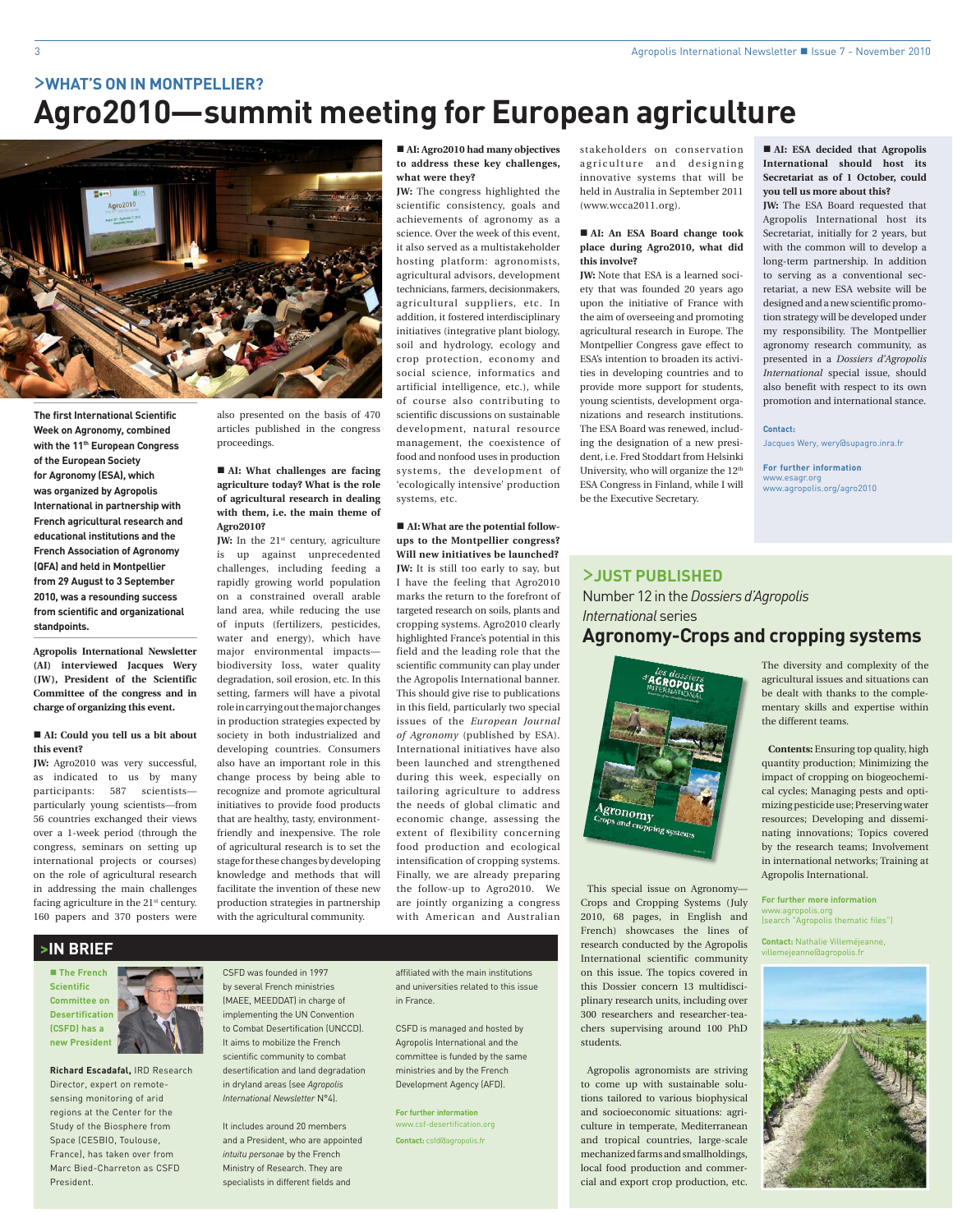

## >**ÇA SE PASSE À MONTPELLIER**

# **Montpellier, capitale mondiale de la recherche agronomique pour le développement**

**Succès de la candidature française pour accueillir à Montpellier le siège du Consortium des Centres du Groupe Consultatif pour la Recherche Agricole Internationale (GCRAI).**



**La candidature montpelliéraine :** une **collaboration exemplaire** entre les **niveaux national et régional** et aussi entre tous les acteurs impliqués **(Etat, collectivités territoriales, établissements de recherche).**

La France a fait part dès la fin de l'année 2008 de son souhait de se porter candidate pour héberger le futur siège du Consortium du GCRAI.

Très rapidement un groupe d'acteurs s'est mobilisé en région comme au niveau national : établissements scientifiques, Conseil Régional Languedoc-Roussillon (LR), Agglomération de Montpellier, Préfecture de Région LR, ministères français concernés (MESR, MAEE, MAAP, Budget\*). Sur un plan opérationnel, l'ensemble de ces acteurs a mandaté Agropolis International afin d'organiser la proposition et de réaliser le dossier de soumission de la candidature. Le MAEE étant chargé de son côté de coordonner les efforts des différents services ministériels impliqués ainsi que de soumettre

> **Retour sur la GCARD 2010** Près de 1000 chercheurs, décideurs politiques, agriculteurs, bailleurs de fonds, acteurs du secteur privé et de la société civile, originaires de toutes les régions du monde, se sont réunis à Montpellier du 28 au 31 mars 2010 pour assister à la première conférence mondiale sur la recherche agricole pour le développement (GCARD).

**>EN BREF**

Leur mission était de répondre à l'un des objectifs du millénaire pour le développement, à savoir réduire la faim et la pauvreté dans

le monde.

formellement la candidature française.

Les différentes étapes de la procédure de candidature ont donné lieu à une mobilisation collective et coordonnée incluant un voyage du Président de région Georges Frêche aux USA accompagné du président d'Agropolis International. Finalement, le dossier technique de candidature, dossier transmis sous couvert d'un courrier de M. Bernard Kouchner et soutenu par un courrier du Président de la République, M. Nicolas Sarkozy, adressé au Président du Consortium du GCRAI, M. Carlos Perez del Castillo a été déposé en août 2010. **Les autres villes candidates (retenues après une première étape de sélection) étaient Nairobi (Kenya), New Delhi (Inde), Addis Abeba (Ethiopie) et Rome (Italie).**

 **L'engagement du Conseil régional Languedoc-Roussillon :** financement des investissements liés à l'implantation du consortium du GCRAI (construction d'un nouveau

bâtiment basé sur le campus Agropolis, équipement).

 **L'engagement de l'Agglomération de Montpellier :** mise à disposition de bâtiments pour proposer des solutions d'hébergement provisoire en attendant la construction du bâtiment neuf.

 **L'engagement de l'Etat :** soutien politique explicite du gouvernement et des ministères concernés et l'engagement pour l'octroi d'un accord de siège lié au futur statut d'organisation internationale que vise le Consortium des Centres du GCRAI, dans le cadre d'un traité intergouvernemental pour lequel la France s'est également proposée d'être le dépositaire.

### **Le succès spécifique de Montpellier : une reconnaissance mondiale et des enjeux considérables**

La visibilité et la notoriété du pôle scientifique « agro-environnement » représenté par Agropolis International, ainsi que l'environnement académique régional formé par les Universités et les grands organismes de recherche ont été des atouts majeurs dans la candidature française.

Le choix de Montpellier est sans nul doute une reconnaissance au niveau international qui fait aujourd'hui de notre région la capitale mondiale de la recherche en agronomie.

L'arrivée du Consortium du GCRAI à Montpellier est évidemment porteuse de nombreux enjeux et ouvre de grandes perspectives pour notre communauté scientifique et pour la région en général :

 La recherche agronomique française est reconnue dans le monde entier mais insuffisamment impliquée dans les dispositifs internationaux de recherche pour le développement. Le choix de la France comme lieu d'installation du siège du Consortium du GCRAI offre de nouvelles opportunités de développement de coopérations à l'échelle mondiale tant en termes de recherche que de formation.

 Ce choix est également un facteur de diversité dans un domaine multilatéral dominé par les modèles issus des universités anglo-saxonnes. Plusieurs pays du Sud, pas seulement francophones, ont signifié leur intérêt pour une telle ouverture du système international vers d'autres références et d'autres approches, comme celles qui identifient l'école française d'agronomie, sa tradition d'approches systémiques et ses nouvelles orientations pour une production écologiquement intensive.

 L'hébergement du Consortium du GCRAI au sein du campus Agropolis International contribuera aussi à dynamiser l'ensemble de la communauté scientifique régionale et d'enseignement supérieur concernée par les questions liées au monde biophysique et à sa gestion par les sociétés humaines (agriculture, alimentation, biodiversité, adaptation au changement climatique, gestion des ressources en eau, etc.).

### **Contacts :**

Bernard Hubert, hubert@agropolis.fr Nathalie Villeméjeanne, villemejeanne@agropolis.fr

### **En savoir plus**

www.agropolis.fr (Rechercher "GCRAI")

\* MESR : ministère de l'Enseignement Supérieur et de la Recherche MAAP : ministère de l'Agriculture, de l'Alimentation et de la Pêche MAEE : ministère des Affaires étrangères et européennes Budget : ministère du Budget, des Comptes publics et de la Réforme de l'État

## **Le GCRAI, acteur essentiel de la recherche agricole internationale**

Le Groupe Consultatif pour la Recherche Agricole Internationale (GCRAI) a pour mission de mobiliser le meilleur de la science internationale dans le champ agronomique au sens large pour lutter contre l'insécurité alimentaire et réduire la pauvreté en produisant des « biens publics mondiaux » au bénéfice des pays en développement.

Créé en 1971, le GCRAI est une association de 64 membres publics et privés (gouvernements, fondations privées, organisations internationales) qui soutient un système de 15 centres internationaux de recherche agricole. Il est parrainé par l'Organisation des Nations Unies pour l'alimentation et l'agriculture (FAO), le Fonds International pour le Développement Agricole (FIDA) et la Banque Mondiale (BM). L'ensemble des 15 centres emploie plus de 8 500 chercheurs et personnels d'appui dans plus de 100 pays à travers le monde. Son budget annuel était de 572 millions de dollars US en 2009.



**Le GCRAI a entrepris une réforme importante** (officiellement soutenue par la communauté internationale *cf. la déclaration du G8 à L'Aquila*,

juillet 2009) pour accroître l'impact de ses travaux sur la production agricole des pays en développement, dont l'un des piliers est la création du Consortium, pilote stratégique et opérationnel des 15 centres internationaux.

**En savoir plus** www.cgiar.org



Montpellier Languedoc-Roussillon Campus mondial des sciences vertes

**www.agropolis.fr**

Co-organisée par le GFAR (Forum mondial de la Recherche Agricole) au niveau international et Agropolis International au niveau local, la GCARD a abouti à la rédaction de la « Feuille de route de Montpellier » qui définit les grandes lignes des priorités de la recherche agricole pour le développement dans les années à venir, insistant sur la place des femmes dans l'agriculture et dans la recherche agricole, sur celle de la société civile, sur l'importance des partenariats et du développement des programmes nationaux et régionaux.



 **Exposition MundiaMediterra**  L'exposition MundiaMediterra « Ensemble en Méditerranée pour relever les défis du développement agricole, alimentaire et environnemental », inaugurée lors de la GCARD, notamment par le

ministre de l'agriculture égyptien, a contribué au succès reconnu de cette conférence.

La présentation de l'exposition ainsi que tous les visuels de l'exposition, notamment les 55 fiches projets français/anglais, sont téléchargeables sur le site d'Agropolis International :

**En savoir plus :** www.agropolis.fr (rechercher " mundiamediterra")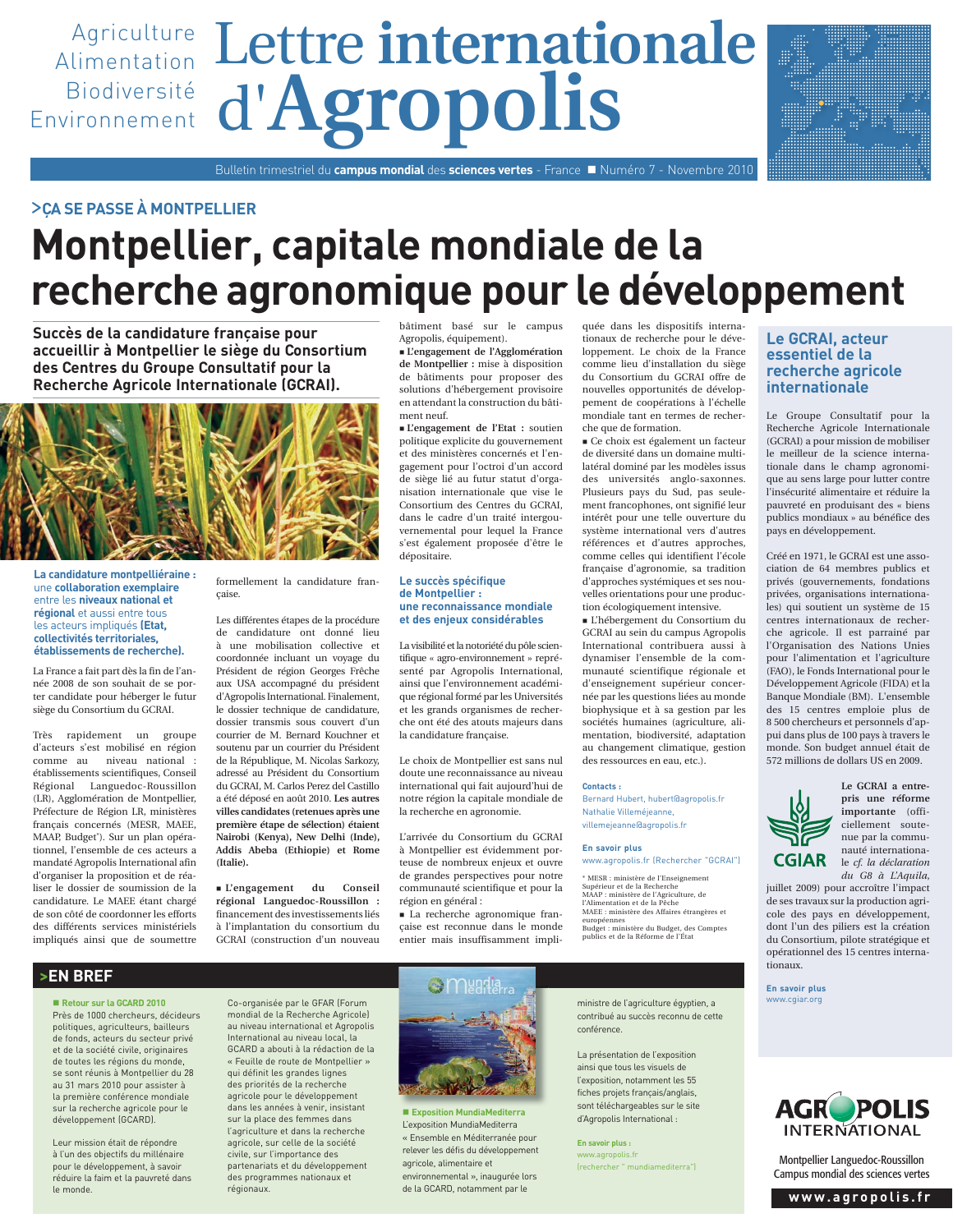## >**COOPÉRATION**

**Retour sur le séminaire final du projet ARCUS (2007-2010), projet dédié à la coopération franco-chinoise en développement durable**

**Le séminaire final du projet ARCUS s'est déroulé le 07 octobre 2010 à l'auditorium du Pavillon de France de l'Exposition Universelle 2010 à Shanghai (Chine).**

 **Ce projet de coopération entre scientifiques de Shanghai\* et organismes français\*\* soutenu à hauteur de 500 k€ par le ministère des Affaires étrangères et européennes et la Région Languedoc-Roussillon a été coordonné par Agropolis International pendant quatre ans (2007-2010).** 

Il s'est décliné en 12 actions de recherche innovante articulées autour de trois axes thématiques : gestion durable des eaux ; énergie et déchets; écologie et écoagriculture. Des actions transversales de formation et de valorisation ont également complété le dispositif. Ce projet interinstitutionnel et inter-disciplinaire, modèle de recherche pour le développement et modèle de coopération a souhaité favoriser les synergies, entre équipes chinoises et françaises en associant recherche, formation à la recherche et transfert de technologies.



### **150 communications et publications franco-chinoises**

Le projet ARCUS a débouché sur plus de 150 communications et publications franco-chinoises, 10 thèses de doctorat, l'encadrement de 33 stagiaires, 90 missions croisées.

Symbole de l'articulation entre niveau régional et niveau national, le projet ARCUS a été véritablement une porte d'entrée pour des échanges scientifiques, pédagogiques et économiques entre les deux pays. Des coopérations franco-chinoises dans la suite du projet sont déjà envisagées notamment sur la thématique « gestion des ressources en eau ».

## À l'occasion du séminaire final, une exposition de vingt-cinq posters illustrant les prinicipaux résultats du projet a été présentée.

**En savoir plus**  www.agropolis.fr (Rechercher "Arcus")

**Contacts :** Paula Dias, dias@agropolis.fr Michel Soulié, soulie@agropolis.fr

(\*) Université Tongji, Université Jiao Tong, Université Fudan, Université Zhejiang, East China Normal University, Université de Shanghai, Institut des céramiques de Shanghai, Institut des céramiques de JingDeZhen

(\*\*) Organismes membres d'Agropolis<br>International : Montpellier SupAgro, Cirad,<br>Cins, Inra, Institut Européen des Membranes de<br>Montpellier, Université Montpellier 1, Université<br>Montpellier 2, POLYTECH'Montpellier, Universi de Perpignan Via Domitia. *Autres établissements<br><i>français :* Université de Lyon I, Université J.<br>Fournier – Grenoble, Institut National des<br>Sciences Appliquées de Toulouse, Université Paul Sabatier - Toulouse, Université Rennes 1, École Centrale Paris, Laboratoire des Sciences du Génie Chimique de Nancy.

## >**VIENT DE PARAÎTRE**

11ème dossier thématique d'Agropolis International **Le projet DURAS : des partenariats innovants pour le développement durable**

 **La série des** *Dossiers d'Agropolis*  **est une des productions de l'association Agropolis International, éditée en français et en anglais, dans le cadre de sa mission de promotion de compétences de la communauté scientifique.** 

Ce numéro « spécial Partenariats » (juin 2010, 48 pages, deux versions : français, anglais) présente le projet DURAS, initiative du ministère français des Affaires étrangères et européennes, financé dans le cadre des Fonds de Solidarité Prioritaire (FSP) et géré sur une période de quatre ans (2004-2008) par Agropolis International et le Forum mondial de la recherche agricole (*Global Forum on Agricultural Research* – GFAR).

Le projet DURAS a été lancé pour accompagner le processus d'ouverture promu par le GFAR qui a pour objet d'impliquer les acteurs du Sud dans le processus d'innovation et de recherche en s'assurant que leurs préoccupations soient prises en compte sur le plan international.



Ce dossier thématique présente dans le cadre de DURAS, les 12 projets de recherche multipartenariaux (localisés en Afrique et en Asie) menés et retenus après une sélection de près de 200 propositions.

**En savoir plus** www.agropolis.fr (Recherche "Dossiers Agropolis")

**Contact :** Nathalie Villeméjeanne, villemejeanne@agropolis.fr

## >**FORMATION L'ICRA, Centre International pour la Recherche Agricole orientée vers le développement : vers un nouveau paradigme de Recherche Agricole pour le Développement (RAD)**



 **Agropolis International accueille dans ses murs, depuis de nombreuses années, l'antenne francophone\* du Centre International pour la Recherche Agricole orientée vers le développement (ICRA).**

Fondé en 1981 par plusieurs pays européens, l'ICRA est financé actuellement par la France, les Pays-Bas, le Royaume-Uni et la Suisse. La mission de l'ICRA est de stimuler l'innovation en renforçant les capacités professionnelles et organisationnelles en milieu rural. Pour atteindre ce but, l'ICRA travaille de concert avec les institutions de développement, à travers des partenariats qui leur permettent de relever des défis communs, en apprenant à innover ensemble en mutualisant leurs connaissances et leurs ressources.

L'ICRA accorde un intérêt particulier aux institutions de formation principalement universitaires—qui ont un rôle crucial à jouer pour développer très tôt les compétences de leurs étudiants dans ce sens. Il est engagé depuis quelques années dans de tels partenariats en Afrique du Sud, en Afrique de l'Est, en Afrique de l'Ouest et en Amérique Latine. Dans certaines universités, l'ICRA est notamment associé au développement de quelques programmes de master.

Ses programmes se tiennent soit en Europe avec une phase d'étude de terrain réalisée par des équipes nationales pluridisciplinaires dans leur pays d'origine, soit ils sont décentralisés et organisés à la carte dans les pays où l'ICRA a développé des partenariats.

*« Parce que l'innovation en milieu rural nécessite de nouvelles capacités et que les défis auxquels le développement rural et agricole est confronté sont devenus plus complexes et plus difficiles à maîtriser, les programmes de l'ICRA, sont conçus pour aider les professionnels engagés dans le développement rural à s'ouvrir à de nouvelles approches et à revoir leur manière d'agir pour faire face aux exigences actuelles du développement, en travaillant ensemble en équipes interdisciplinaires et en partenariats interinstitutionnels. Les approches* 

*linéaires descendantes traditionnelles doivent céder la place à une approche interdisciplinaire intégrée, basée sur des méthodes participatives* » affirme Nour Sellamna, responsable du programme francophone.

Pour appuyer sa démarche, l'ICRA a mis en place plusieurs ressources pédagogiques, sur Internet, sur CD ou sur papier, classées en trois catégories : démarche RAD, modules d'apprentissage et sources d'information.

### **Quelques chiffres :**

 Depuis ses débuts, quelque 1.500 professionnels ont suivi les programmes de formation de l'ICRA, dont 868 ceux organisés en Europe. Ils sont aujourd'hui des acteurs clés du changement au sein de leur institution d'origine et contribuent largement à réorienter la recherche et le développement pour améliorer les conditions de vie des petits producteurs et autres groupes ruraux défavorisés.

 Les équipes de l'ICRA ont réalisé 159 études de terrain.

### **En savoir plus**

 ICRA, membre associé d'Agropolis International : www.icra-edu.org Programme ICRA francophone 2011 : www.icra-edu.org/page.cfm? pageid=radAP2011

**Contact :**  Nour Sellamna, icra@agropolis.fr

(\*) L'antenne anglophone de l'ICRA est localisée à Wageningen (Pays-Bas).

## **>EN BREF**

 **L'Association Agropolis International chargée d'organiser le 13ème Congrès International d'Ethnobiologie en 2012/ 2012** *International Congress of Ethnobiology* **(CISE)**



Agropolis International est chargée d'accompagner l'organisation du prochain congrès de la Société internationale d'ethnobiologie autour du thème : "Diversité culturelle et diversité biologique pour le développement durable - explorer le passé pour construire le futur". L'objet de la manifestation n'est pas seulement de présenter des résultats de recherche à la communauté scientifique du domaine de l'ethnobiologie, dédiée à l'étude des interactions entre les sociétés humaines et leur environnement.

Elle est également une occasion d'échanges étroits sur des problèmes majeurs d'environnement entre les chercheurs, les représentants des communautés indigènes, la société civile et le grand public.

L'équipe organisatrice de l'événement est interdisciplinaire (généticiens, anthropologues, écologues et géographes) et inter-institutionnelle (Cirad, Cnrs, Ird et Université Montpellier 2).

### 500 chercheurs sont attendus pour l'événement (21-25 mai 2012, Le Corum, Montpellier).

La *Lettre internationale d'Agropolis*  développera cette information lors d'un prochain numéro.

**En savoir plus :** http://congress-ise2012.agropolis.fr

**Contact :** congress-ise2012@agropolis.fr

## **La Lettre internationale d'Agropolis**

**Directeur de la publication :** Bernard Hubert **Directeur de la rédaction :** Michel Salas **Coordination :** Nathalie Villeméjeanne **Comité de rédaction :** Fabien Boulier, Paula Dias, Éric Fargeas, Denis Lacroix, Michel Soulié **Conception et réalisation :** Agropolis Productions **Impression :** Offset2000 (France) - **N°ISSN** 2100-2398

**Agropolis International,**  Avenue Agropolis, 34394 Montpellier CEDEX 5, France Tél. : +33 (0)4 67 04 75 75 - Fax. : +33 (0)4 67 04 75 99 agropolis@agropolis.fr - www.agropolis.fr